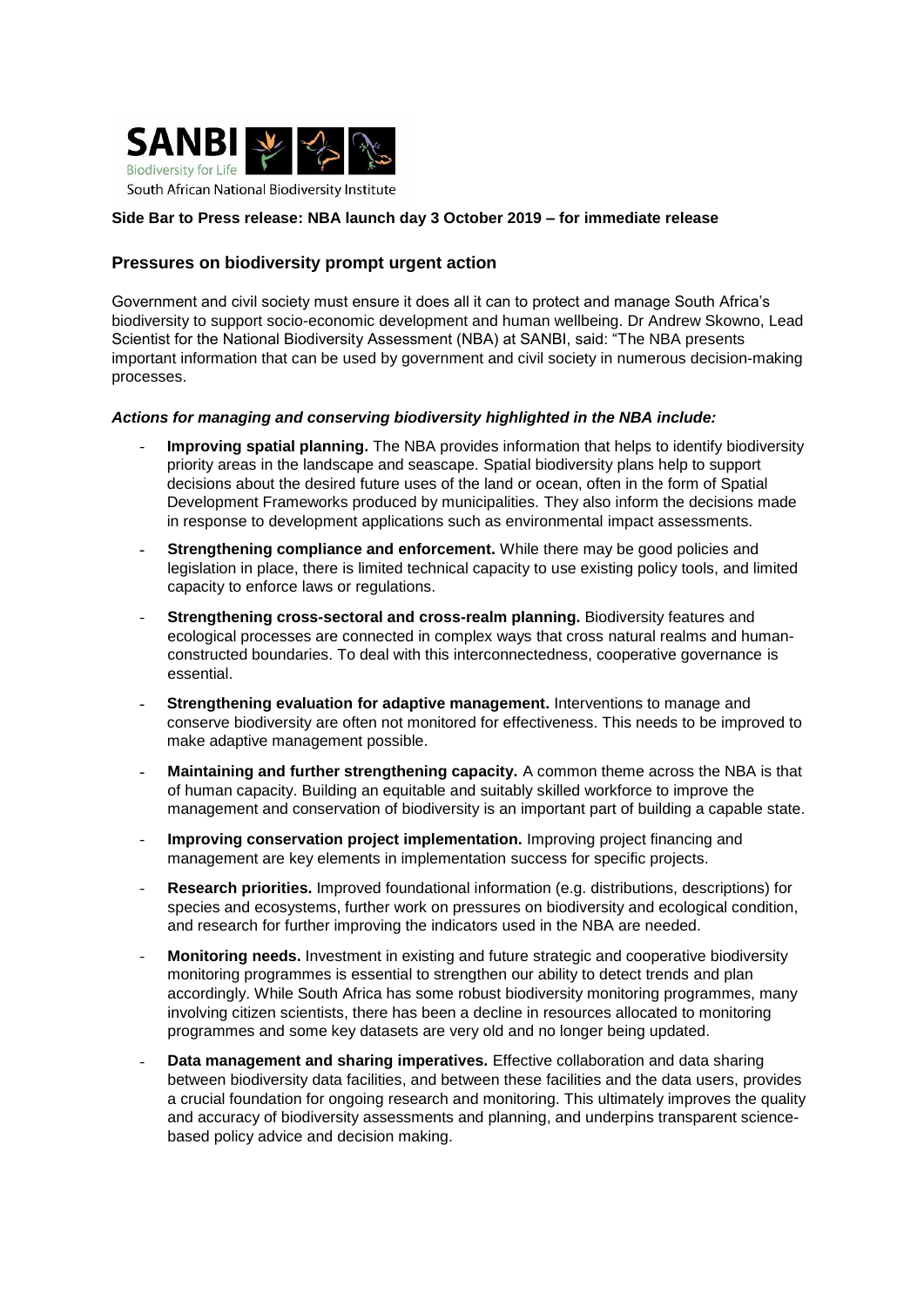#### *All South Africans can help reduce the pressures on our biodiversity*

We all need to play our part to protect and conserve our natural heritage of South Africa's species and ecosystems, no matter whether we live in an urban or rural setting. Here are some of the things South African can do:

- **Consider what you eat**: eat foods from local sources that are sustainably produced.
- $\mathbf{r}$ **Think before you buy:** minimise purchasing of items that have only a single use (e.g. plastic straws, food in single-use packaging), and buy locally-made items to reduce your carbon footprint.
- **Reduce your waste:** recycle all packaging, reduce your energy and water consumption and make sure you don't waste them, dispose of any other waste appropriately.
- **Become involved:** support local initiatives that protect, restore and study nature like coastal clean-ups, biodiversity citizen science projects, alien plant hacking, and more.

### **End**



*Figure 1. There are 118 freshwater fish species in South Africa and 58 of these species are endemic. The colour on the graphs show the proportion of species in the IUCN Red List of Species categories of threat status. The fact that 66% of our endemic freshwater fishes are threatened (Critically Endangered, Endangered or Vulnerable) reflects the poor ecological condition of South Africa's rivers and wetlands.*



*Maps of Critical Biodiversity Areas, prepared at provincial or metropolitan scale, now cover the whole of the landmass and the ocean around South Africa. The first national coastal and marine CBA Map (developed in early 2019) now complements the land-based CBA Maps. Together, these maps provide key inputs into strategic planning and decision making processes.*